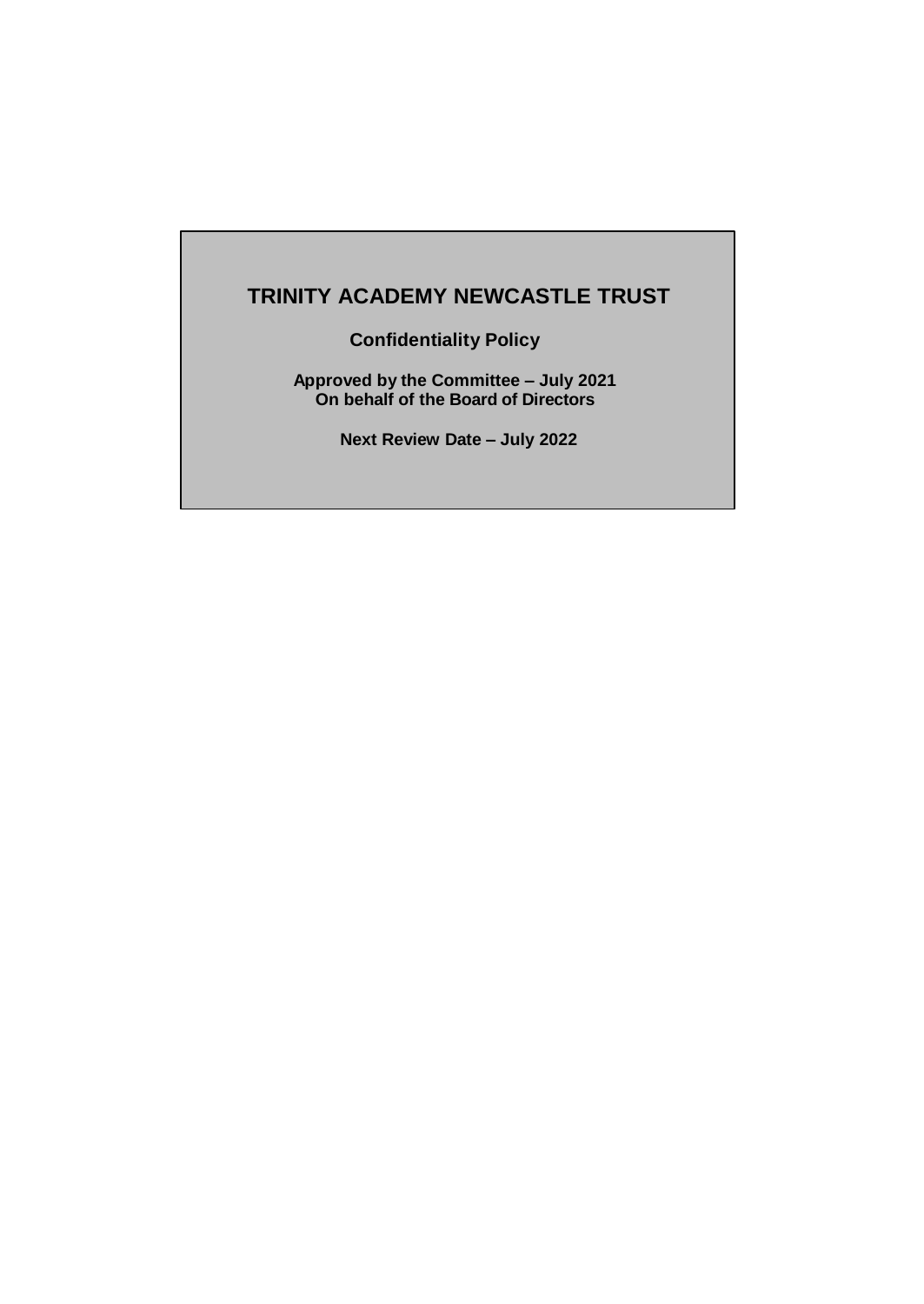# **Introduction**

All Trusts are asked on occasions to keep information confidential. This can relate to a variety of issues including family matters, drug use, abuse or other dangerous or illegal activities. Confidentiality is a whole trust issue, therefore it is important that all members of the school community follow the same clear and explicit policy.

 Under the Data Protection (Charges and Information) Regulations 2018, Trinity Academy Multi Academy Trust is registered with the information [commissioner's](http://ico.org.uk/for_organisations/data_protection/registration) office. The Trust adheres to GDPR requirements, detailed in the Trusts Data Protection Policy.

# **Aims**

- 1. To maintain an ethos of trust within the Trust
- 2. To protect the learner at all times
- 3. To reassure the learner that their best interests will be maintained
- 4. To encourage learners to talk to a trusted adult if they are having problems of any sort
- 5. To give clear guidance to all members of the Trust about confidentiality
- 6. To give staff confidence to deal with sensitive issues

7. To ensure that learners and parents/carers know that school staff cannot offer unconditional confidentiality

8. To ensure that learners and parents/carers are reassured that, if confidentiality has to be broken, they will be informed first and then supported appropriately

9. To ensure that if there are learner protection issues then the correct procedure is followed (see Child Protection policy)

# **Process**

1. All information about individual learners is private and is only shared with those staff that have a need to know.

2. All social services, medical and personal information about a learner is held in a safe and secure place which cannot be accessed by individuals other than school staff.

3. The Trust prides itself on good communication with parents and carers and staff are always available to talk to both learners and parents/carers about issues that are causing concern.

4. The trust has a member of staff as Trust Safeguarding Lead (Michelle Higgins)

5. Learner protection procedures are understood by staff and training is undertaken at recommended intervals. (see Child Protection policy).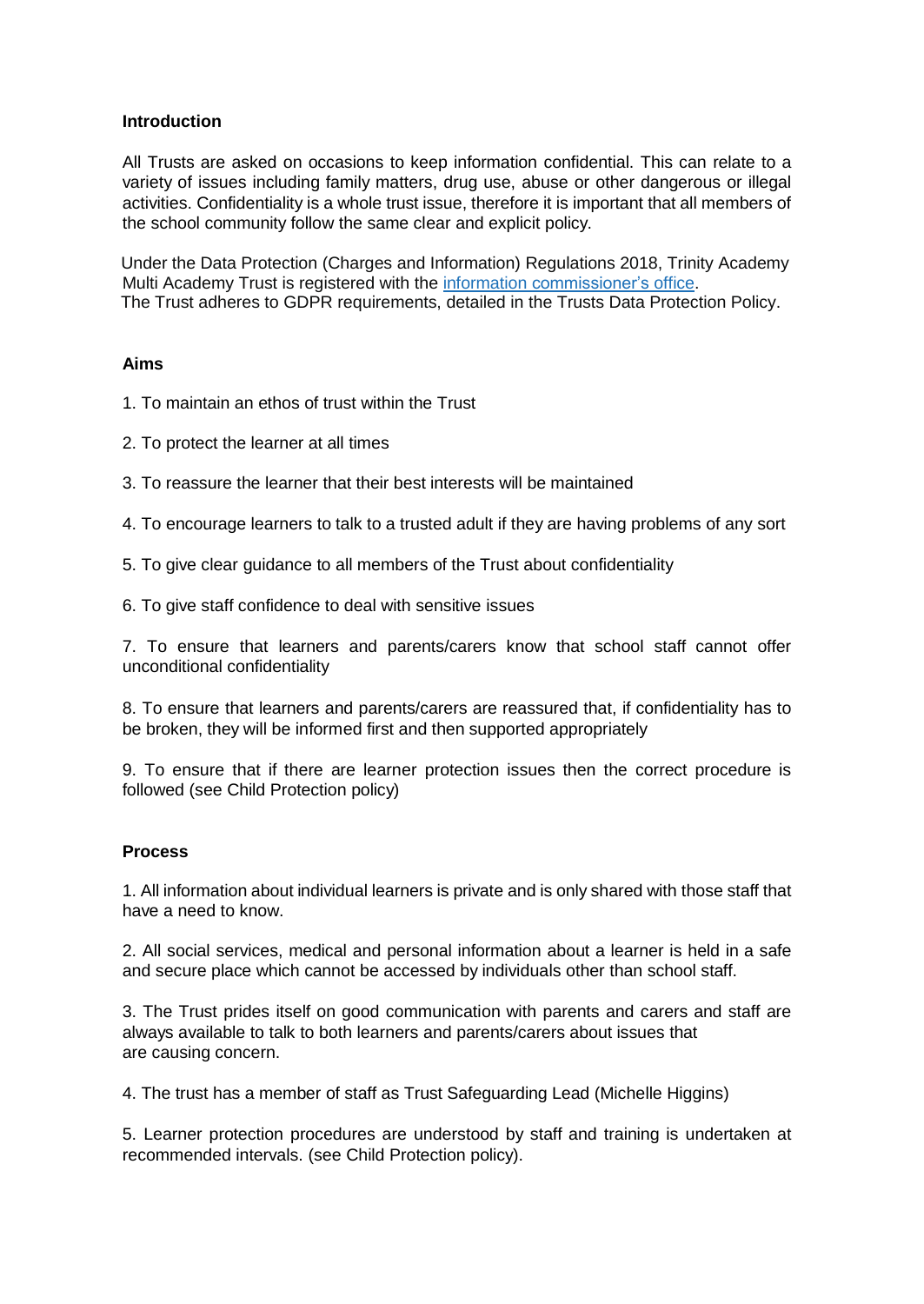6. It is important that class teachers and support staff are aware of some confidential matters, on a need to know basis, in order to support individuals. These staff will respect the sensitivity of such cases and not divulge information to people unconnected professionally with the individual concerned. These staff will not discuss any sensitive issues with other staff members who are not party to the information.

7. When volunteers, such as parents and friends of the school are working in classes, they do not discuss educational matters including behaviour issues outside the classroom. They will be asked to sign a confidentiality awareness statement before working in the classroom.

8. Volunteers, learners and supply teachers are asked to read this policy before working in school.

9. Information about learners is shared with parents/carers but only about the learner. Parents/carers do not have access to any other learner's books, marks and progress grades at any time. However parents/carers are made aware that information about the learner will be shared with the receiving school when they change school.

10. Photographs of learners are not used without parents/carers permission especially in the press and Internet.

11. Board of Directors, in particular those sitting on Discipline Committees, do not divulge details about individuals (be they staff, families or individual learners) to any person outside of the meeting.

12. At full board of directors meetings matters such as learner exclusion, personnel issues and personal details of any member of the school community will be dealt with in the CEO's report under Part 2 confidential. This is not for the knowledge of persons outside the Governing body meeting. Confidential minutes are kept separately and are not published.

13. Staff performance management will be carried out privately. Targets for individuals, named lesson observation sheets and other performance data will be in the Head of School's office and electronic records will only be available from the Head of School's and Admin Officer's computer.

# **In Lessons**

- 1. Ground rules and distancing techniques are used where sensitive issues are to be addressed.
- 2. Staff will not put pressure on learners to disclose personal information and will discourage fellow learners from applying any such pressure.

# **Personal Disclosures**

- 1. If disclosures from learners take place at an inappropriate place or time the member of staff will try to talk to the learner concerned privately before the end of the day.
- 2. The member of staff may talk to an appropriate colleague, to decide on a suitable